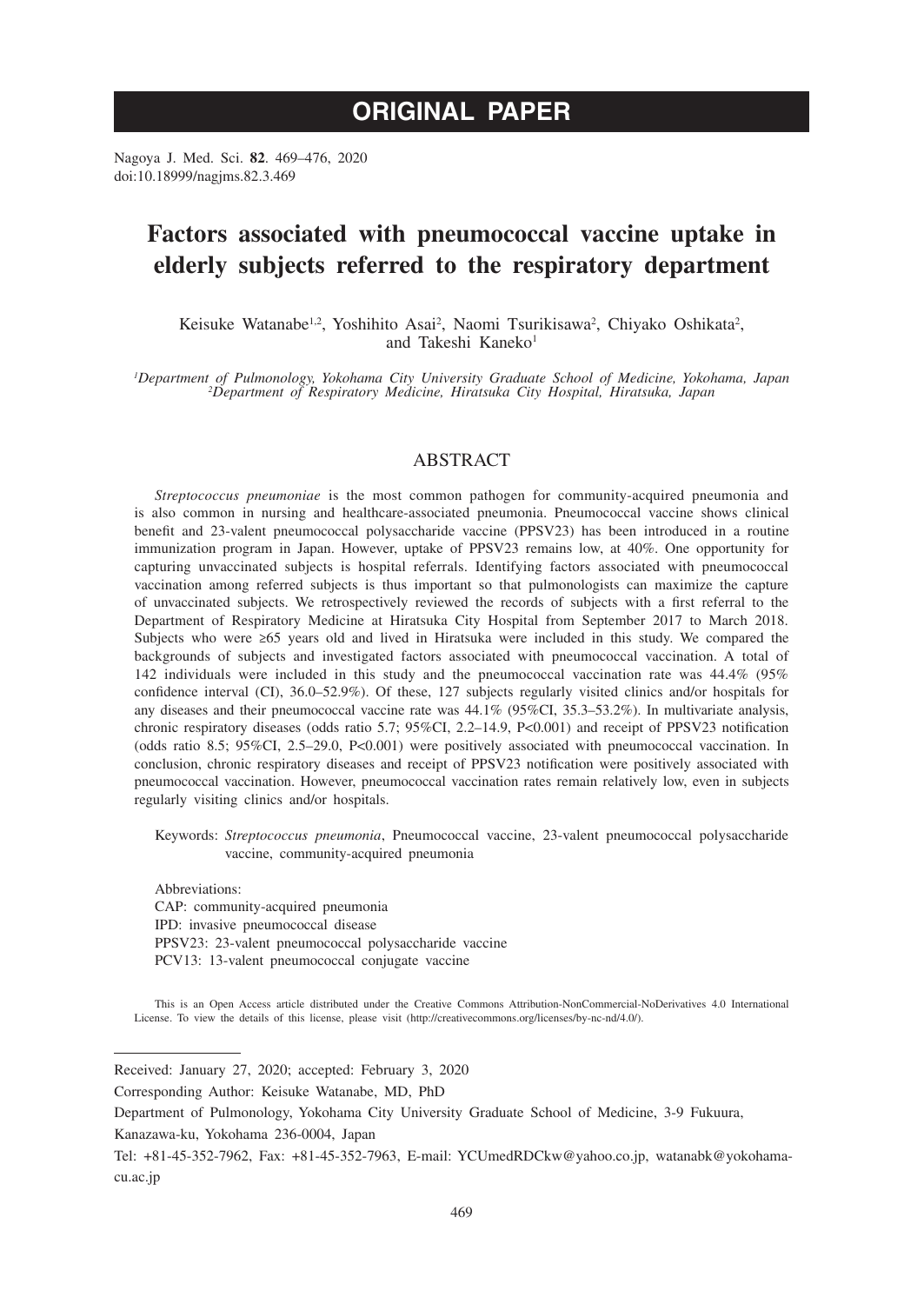#### INTRODUCTION

Pneumonia is one of the leading causes of death in Japan. In addition to being a major direct cause of death, pneumonia increases the risks of long-term morbidity and mortality, $\frac{1}{1}$  deterioration of cognitive function<sup>2</sup> and declines in physical function.<sup>3</sup> Streptococcus pneumoniae is the most common pathogen underlying community-acquired pneumonia (CAP)4 and is also common in nursing and healthcare-associated pneumonia.<sup>5</sup> In addition to pneumonia, S. pneumoniae can cause invasive pneumococcal disease (IPD), which shows high mortality rates of 11–30% in developed countries.<sup>6</sup> Two kinds of pneumococcal vaccine are available for S. pneumoniae in Japan: 23-valent pneumococcal polysaccharide vaccine (PPSV23); and 13-valent pneumococcal conjugate vaccine (PCV13). Both PPSV23 and PCV13 have clinical benefit to the elderly.  $PPSV23$  reduces the risk of  $IPD<sub>1</sub><sup>7</sup>$  pneumococcal pneumonia (although controversy remains regarding the effects on pneumonia) $8.9$  and death from any cause in hospitalized CAP.<sup>10</sup> PCV13 reduces the risk of pneumococcal CAP and IPD.<sup>11</sup> Recently, PPSV23 has been introduced to routine immunization programs for the elderly in Japan. Uptake of PPSV23 has increased, but is still low, at only  $40\%$ .<sup>12</sup> One of the chances for capturing unvaccinated elderly individuals is when they are referred to hospital, as the proportion of eligible subjects is high in hospital settings.<sup>13</sup> Identifying the factors associated with pneumococcal vaccination among referred elderly subjects is important to increase the uptake of pneumococcal vaccine. The factors associated with pneumococcal vaccination in the general population<sup>14-17</sup> and immunosuppressed patients<sup>18,19</sup> have been reported. However, information about factors associated with pneumococcal vaccination in referred subjects remains limited. We retrospectively reviewed the records of subjects who were referred to the department of respiratory medicine at a tertiary-care hospital and investigated factors associated with pneumococcal vaccination, so that clinicians could better capture unvaccinated elderly individuals.

### PATIENTS AND METHODS

This study was conducted at Hiratsuka City Hospital, a tertiary-care hospital with 416 beds located in Hiratsuka, in the middle part of Kanagawa Prefecture in Japan.

We retrospectively reviewed the records of those subjects referred to the Department of Respiratory Medicine at Hiratsuka City Hospital for the first time from 28 September, 2017 to 1 March, 2018. All subjects who visited our department for the first time were routinely asked if they had received pneumococcal vaccination.

Subjects who were ≥65 years old and lived in Hiratsuka were included in this study. Subjects for whom data were lacking were excluded. Uptake of pneumococcal vaccine was self-reported. We compared the backgrounds of subjects and investigated factors contributing to the uptake of pneumococcal vaccine.

In Japan, the national vaccination program for pneumococcal vaccine started in 2014. Individuals turning 65, 70, 75, 80, 85, 90, 95 or 100 in the fiscal year are eligible for municipal subsides. Only PPSV23 is supported by this program. Hiratsuka City joined this program and started subsides from 2014. All citizens have since been receiving notifications from Hiratsuka City by mail when they become eligible.

Data are presented as median and range unless otherwise specified. EZR version 1.37 (Saitama Medical Center, Jichi Medical University, Saitama, Japan)<sup>20</sup> was used for all statistical analyses. Comparisons were made using the t test or Mann-Whitney U test for continuous variables. Categorical variables were compared with Pearson's chi-square test or Fisher's exact test. Multivariate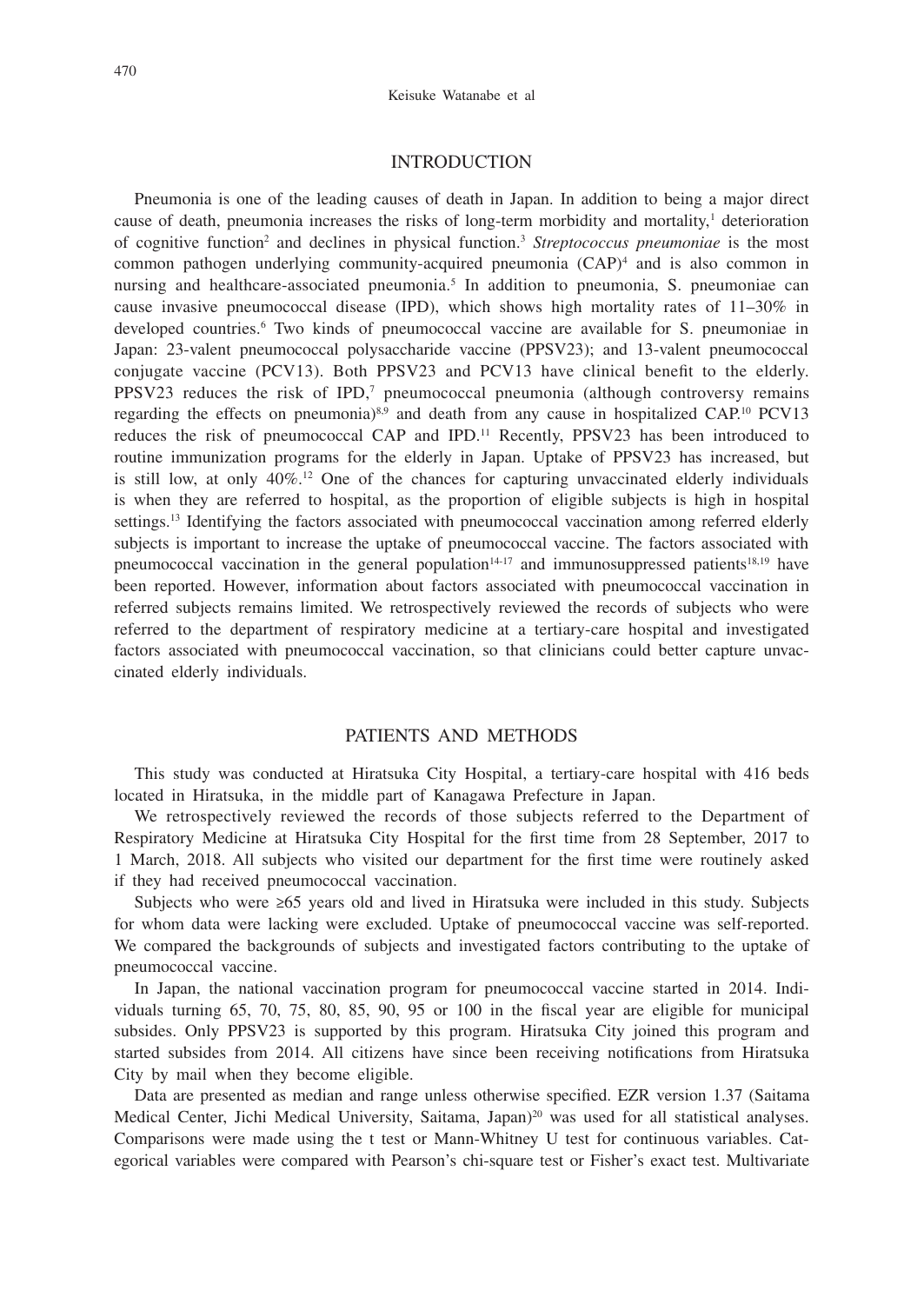analysis was performed by logistic regression analysis for factors showing values of P<0.15 in univariate analysis. Statistical significance was set for values of  $p<0.05$ , and all tests were 2-tailed.

This study was approved by the institutional review board at Hiratsuka City Hospital (approval no. 29-086). Due to the retrospective nature of this study, the need to obtain written informed consent was waived.

# RESULTS

Figure 1 shows the flow diagram of the study. A total of 265 individuals were referred to our department between 28 September, 2017 and 1 March, 2018. Among these, 154 subjects were ≥65 years old and lived in Hiratsuka. Of these 154 subjects, 12 were excluded (11 due to lack of data, 1 for whom history was difficult to elicit due to dementia). Finally, data from 142 subjects were analyzed in this study.

Table 1 shows subject characteristics. Median age was 76 years (range, 65–99 years) and 78 subjects were male. Seventy individuals were past smokers, 10 were current smokers. Regular visits to clinics and/or hospitals for any disease and for internal diseases were reported for 89.4% and 83.1% of subjects, respectively.

The pneumococcal vaccination rate was 44.4% (63/142; 95% confidence interval (CI), 36.0–52.9%) in all subjects, 44.1% (56/127; 95%CI, 35.3–53.2%) among those who regularly visited clinics and/or hospitals for any diseases, and 43.2% (51/118; 95%CI, 34.1–52.7%) among those who regularly visited clinics and/or hospitals for internal diseases.

Table 2 shows a comparison of subjects with and without pneumococcal vaccination. In vaccinated subjects, frequencies of chronic respiratory disease and receipt of notification of PPSV23 from the municipality were higher than in those without vaccination. Sex and use of systemic steroids and/or immunosuppressants also tended to differ between groups, but the differences were not significant.

Logistic regression analysis was performed for chronic respiratory diseases, receipt of PPSV23 notification, sex and use of systemic steroids and/or immunosuppressants. Chronic respiratory



**Fig. 1** Flow diagram of the study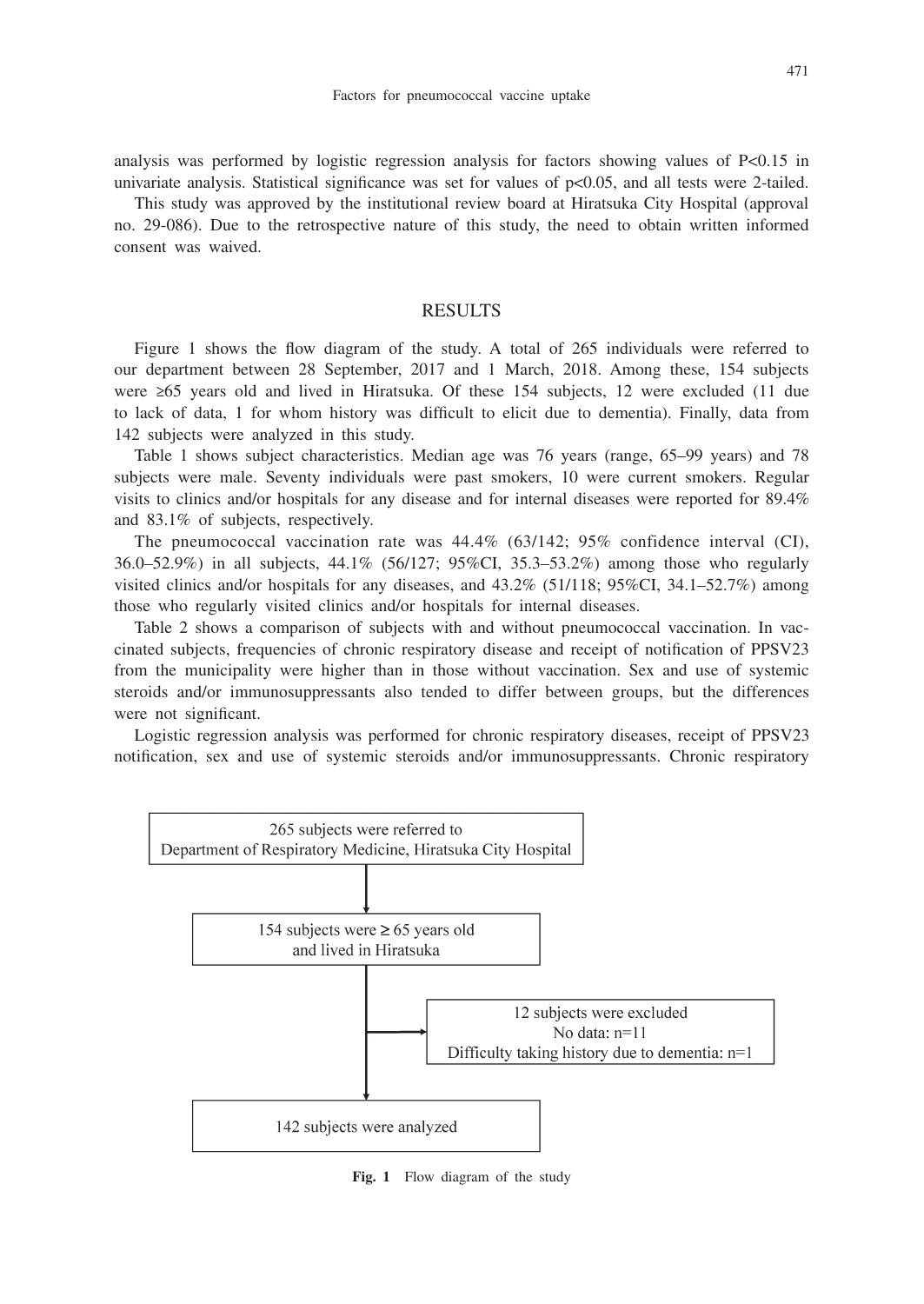| Sex, female:male                                                | 64:78          |
|-----------------------------------------------------------------|----------------|
| Age, years                                                      | 76 [65-99]     |
| Smoking history (current/ex/never)                              | 10/70/62       |
| Pneumococcal vaccination                                        | 63 (44.4%)     |
| Comorbidities                                                   |                |
| Chronic respiratory disease <sup>a</sup>                        | 36 (25.4%)     |
| Cardiovascular disease b                                        | $27(19.0\%)$   |
| Collagen vascular disease c                                     | $5(3.5\%)$     |
| <b>Diabetes</b>                                                 | 24 (16.9%)     |
| Active malignancy                                               | $5(3.5\%)$     |
| Regularly visiting clinics and/or hospitals for                 |                |
| Any disease                                                     | $127(89.4\%)$  |
| Internal disease                                                | 118 $(83.1\%)$ |
| Use of systemic steroid and/or immunosuppressant                | $5(3.5\%)$     |
| Receipt of PPSV23 notice from municipality                      | 110 $(77.5%)$  |
| Reason to visit our hospital (radiographic abnormality $\phi$ ) | 62 (43.7%)     |
| Definitive diagnosis                                            |                |
| COPD and/or emphysema                                           | $17(12.0\%)$   |
| Chronic lower respiratory tract infection                       | $16(11.3\%)$   |
| Lung cancer <sup>e</sup>                                        | 14 $(9.9\%)$   |
| Pneumonia                                                       | $9(6.3\%)$     |
| Asthma                                                          | $6(4.2\%)$     |
| Interstitial lung disease                                       | $5(3.5\%)$     |
| Other disease f                                                 | 22 (15.5%)     |
| No newly diagnosed lung disease <sup>s</sup>                    | 47 (33.1%)     |
| Unknown <sup>h</sup>                                            | 6 $(4.2\%)$    |

Table 1 Background characteristics of subjects (n=142)

Data are presented as median [range] or number of patients (%), unless otherwise specified. COPD: chronic obstructive pulmonary disease.

a Chronic respiratory diseases include chronic obstructive pulmonary disease, asthma, interstitial lung disease, old pulmonary tuberculosis and bronchiectasis.

- b Cardiovascular diseases include old myocardial infarction, angina pectoris, valvular diseases, congestive heart failure, aortic aneurysm, peripheral artery diseases.
- Collagen vascular diseases include rheumatoid arthritis, Sjögren's syndrome and antineutrophilic cytoplasmic antibody-associated vasculitis.
- <sup>d</sup> From annual lung cancer screening or medical check.
- <sup>e</sup> Metastatic lung cancer is included (renal cell carcinoma, n=1; breast cancer, n=1).
- f Other diseases included ground-glass nodules under follow-up (n=4), pleural plaque (n=3), chronic bronchitis  $(n=2)$ , heart failure  $(n=2)$ , pneumothorax  $(n=2)$ , post-infectious cough  $(n=2)$ , tuberculosis  $(n=2)$ , acute bronchitis  $(n=1)$ , bronchiectasis  $(n=1)$ , pulmonary arteriovenous malformation  $(n=1)$ , pulmonary hypertension (n=1) and thymoma (n=1).
- g Subjects referred to our hospital because of abnormal shadow on annual lung cancer screening or medical check, but showing no lesion or only old inflammatory change on chest computed tomography.
- h Subjects with lung opacity that improved spontaneously (n=4), hemosputum of unknown cause (n=1) or loss to follow-up (n=1).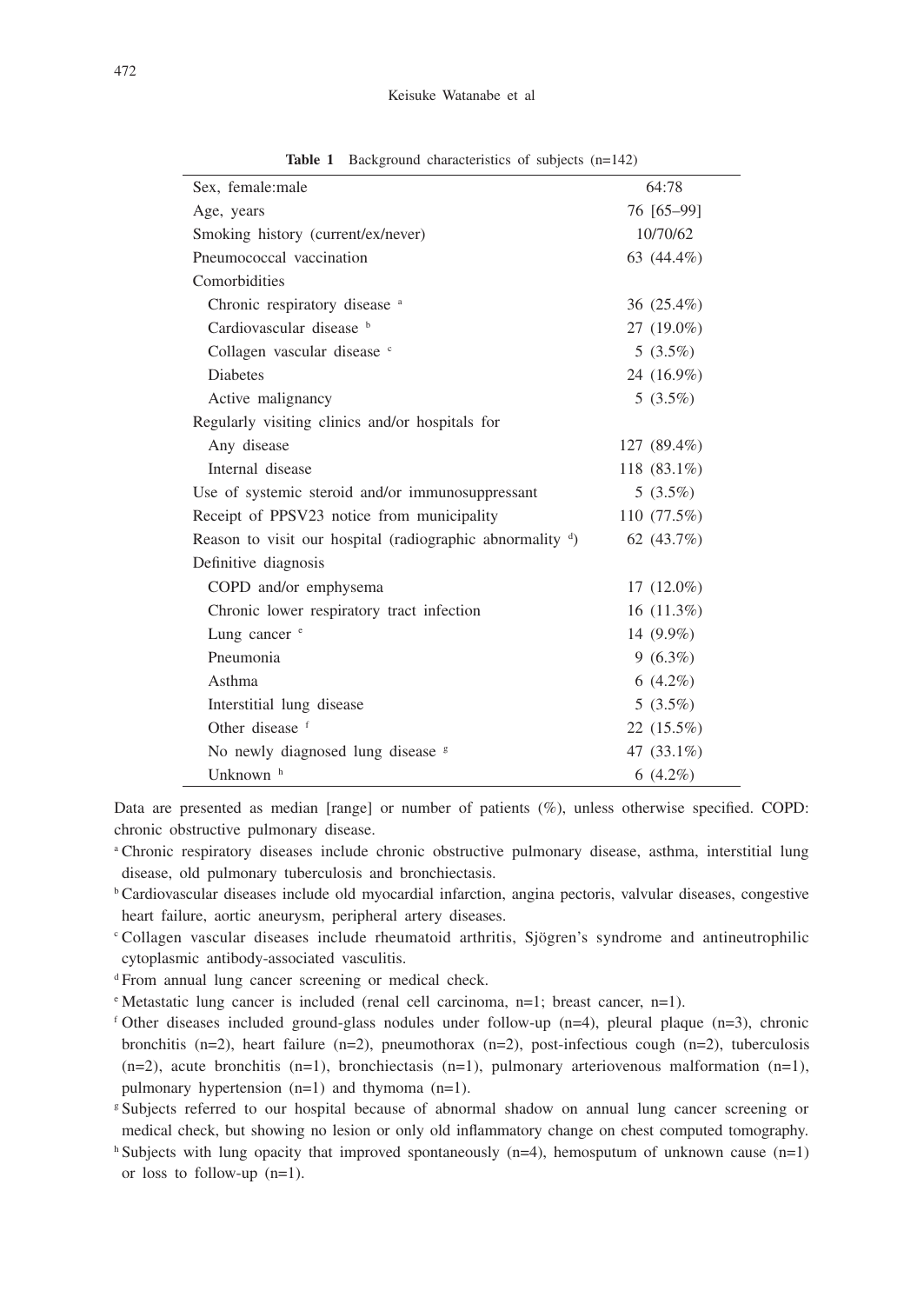|                                                                              | <b>FIICULIIOCOCCAL</b><br>vaccination $(+)$<br>$(n=63)$ | <b>FIICUIIIOCOCCAI</b><br>vaccination $(-)$<br>$(n=79)$ | P       |
|------------------------------------------------------------------------------|---------------------------------------------------------|---------------------------------------------------------|---------|
| Age, years                                                                   | $76(65-91)$                                             | 76 (66–99)                                              | 0.990   |
| Sex (female:male)                                                            | 33:30                                                   | 31:48                                                   | 0.130   |
| Smoking history (never/past+current)                                         | 31/32                                                   | 31/48                                                   | 0.307   |
| Comorbidities                                                                |                                                         |                                                         |         |
| Chronic respiratory disease                                                  | 26 (41.3%)                                              | 9(11.5%)                                                | < 0.001 |
| Cardiovascular disease                                                       | $15(23.8\%)$                                            | $12(15.2\%)$                                            | 0.205   |
| Collagen vascular disease                                                    | 1 $(1.6\%)$                                             | 4 $(5.1\%)$                                             | 0.382   |
| <b>Diabetes</b>                                                              | 11 $(17.5%)$                                            | $13(16.5\%)$                                            | 1.000   |
| Active malignancy                                                            | 3 $(4.8\%)$                                             | 2 $(2.5\%)$                                             | 0.655   |
| Regularly visiting clinics and/or hospitals for:                             |                                                         |                                                         |         |
| Any disease                                                                  | 56 (88.9%)                                              | 71 (89.9%)                                              | 1.000   |
| Internal disease                                                             | 51 (81%)                                                | 67 $(84.8\%)$                                           | 0.653   |
| Use of systemic steroid and/or immunosuppressant                             | $0(0\%)$                                                | $5(6.3\%)$                                              | 0.066   |
| Receipt of PPSV23 notice from municipality                                   | 59 (93.7%)                                              | 51 (64.6%)                                              | < 0.001 |
| Reason for visiting our hospital<br>(radiographic abnormality <sup>a</sup> ) | 26 (41.3%)                                              | 36 $(45.6\%)$                                           | 0.615   |

**Table 2** Comparison of patients with and without pneumococcal vaccination

Data are presented as median (range) or number of patients  $(\%)$ .

<sup>a</sup> From annual lung cancer screening or medical check

|                                                  | odds ratio [95%CI] |         |
|--------------------------------------------------|--------------------|---------|
| Chronic respiratory diseases                     | $5.7$ $[2.2-14.9]$ | < 0.001 |
| Receipt of PPSV23 notice from municipality       | $8.5$ [2.5-29.0]   | < 0.001 |
| Sex (male)                                       | $0.7$ $[0.3-1.4]$  | 0.305   |
| Use of systemic steroid and/or immunosuppressant |                    | 0.988   |

**Table 3** Logistic regression analysis for factors associated with pneumococcal vaccination

diseases (odds ratio 5.7; 95%CI, 2.2–14.9, P<0.001) and receipt of PPSV23 notice (odds ratio 8.5; 95%CI, 2.5–29.0, P<0.001) were positively associated with pneumococcal vaccination (Table 3).

#### DISCUSSION

In this study, pneumococcal vaccination rates were 44.4% and 44.1% in all referred elderly subjects and in referred elderly subjects under treatment for any diseases, respectively. Chronic respiratory diseases and receipt of PPSV23 notification were positively associated with pneumococcal vaccination.

Multivariate analysis showed that subjects with chronic respiratory diseases were more likely to undergo pneumococcal vaccination. This is in accordance with previous studies in the general population $14-17$  and immunosuppressive patients.<sup>18,19</sup> Christenson et al showed that the pneumococcal vaccination rate was higher among subjects with chronic lung diseases in the Swedish general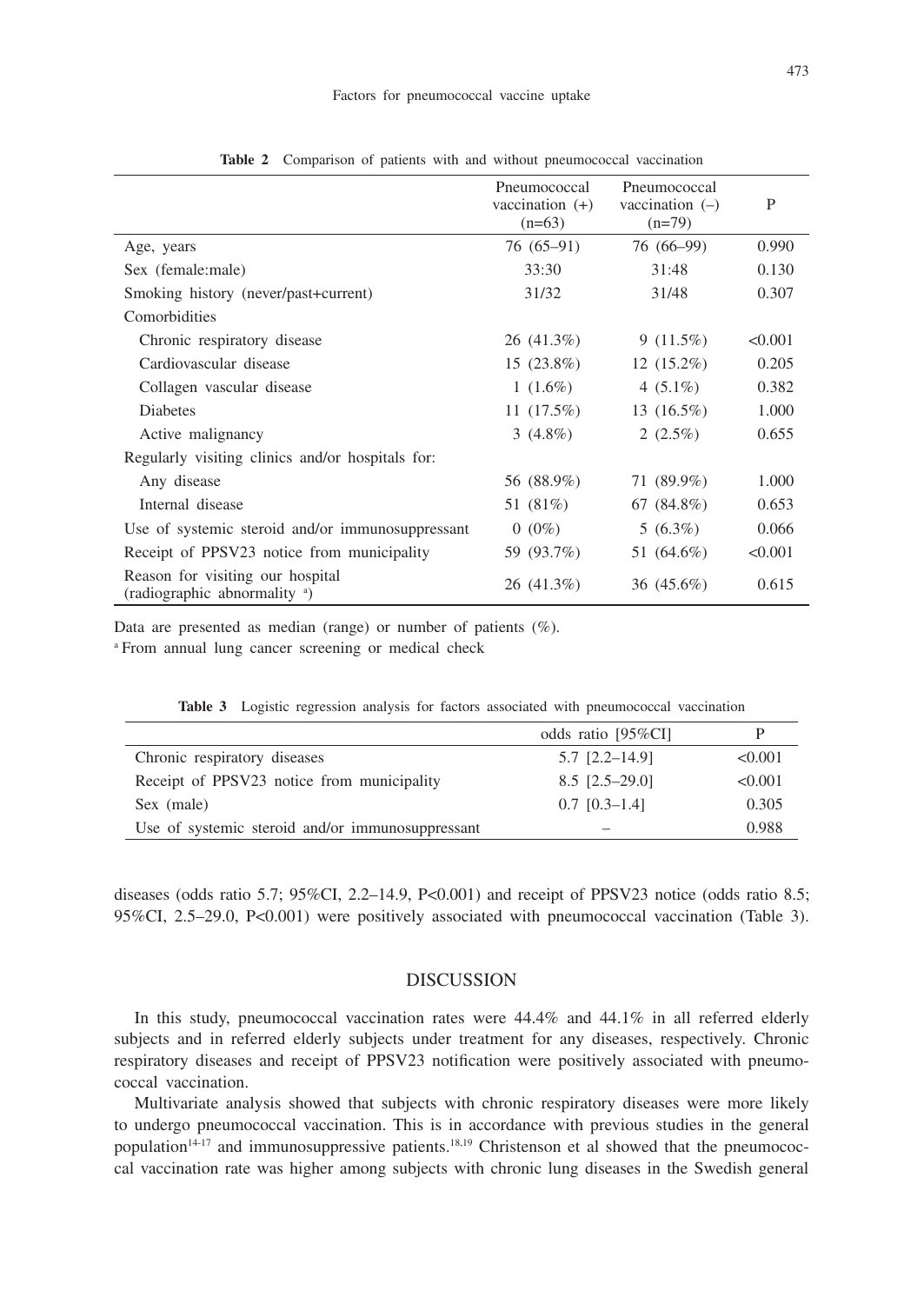population.14 Among rheumatoid arthritis patients, the presence of lung disease was associated with recommendation for pneumococcal vaccination by physicians.<sup>18</sup> However, other diseases such as diabetes, rheumatoid arthritis and cardiovascular diseases increase the risk of CAP.<sup>21</sup> In addition, even age increases the risk of  $CAP<sup>21</sup>$  However, vaccination rates in subjects with any diseases or internal diseases were unsatisfactory. In this study, 89.4% of subjects regularly visited clinics and/or hospitals for any diseases, but the vaccination rate was only 44.1%. Even among subjects who regularly visited clinics and/or hospitals for internal diseases, only 43.2% were vaccinated. All doctors should recommend pneumococcal vaccination to their patients ≥65 years old, as advice from a family physician increases the uptake of pneumococcal vaccine15 and the main reason stated by unvaccinated subjects with rheumatoid arthritis or inflammatory bowel disease is absence of a recommendation from their physician or healthcare professionals.<sup>18,19</sup>

Subjects who were eligible for the subsidy and received notification from the municipality were also more likely to be vaccinated. This is in accordance with a previous study by Shono et al, who reported that eligibility for subsidies is related to uptake of pneumococcal vaccination.16 However, even among subjects who received notification, the vaccination rate remains unsatisfactory (53.6%). Better knowledge about vaccination and recommendations are positively associated with vaccine uptake.<sup>19,22-24</sup> Notification with informative explanations might help increase vaccine uptake.

We excluded subjects living outside of Hiratsuka. Public subsidies for vaccination differ among local municipalities and larger public subsidies significantly elevate vaccination rates.<sup>25</sup> We could thus exclude the effect of this difference by focusing on subjects in Hiratsuka.

This study had some limitations. First, the retrospective design meant we could not analyze some potential confounding factors, such as recommendations from family physicians and socioeconomic status. In particular, as mentioned above, absence of a recommendation from their physicians was negatively associated with vaccine uptake. Collecting such data is difficult in a retrospective study. Other factors in this study were taken from face-to-face interviews, which might have improved the reliability of responses. Second, we included subjects with pneumonia, and vaccination rates in pneumonia and other diseases might differ. Referral for pneumonia was not found to be related to vaccination uptake in this study (data not shown). However, correlations might become apparent if such a study included a larger number of subjects. Third, uptake of pneumococcal vaccine was self-reported. Self-reports are known to overestimate vaccination rates.26 However, the vaccination rate in this study was roughly the same as the rate reported for Japan.12 Fourth, we only asked about uptake of pneumococcal vaccine, not uptake of each pneumococcal vaccine (PPSV23 or/and PCV13). Prospective studies are thus warranted to confirm our findings.

In conclusion, chronic respiratory diseases and receipt of PPSV23 notification from the municipality were positively associated with pneumococcal vaccination in referred elderly individuals. However, the pneumococcal vaccine rate was relatively low in referred elderly subjects, although most were regularly visiting clinics and/or hospitals. All doctors should recommend pneumococcal vaccination to patients ≥65 years old. Clinicians should check if the referred patients have received pneumococcal vaccination, even if they regularly visit clinics and/or hospitals for chronic diseases.

## ACKNOWLEDGEMENT

None.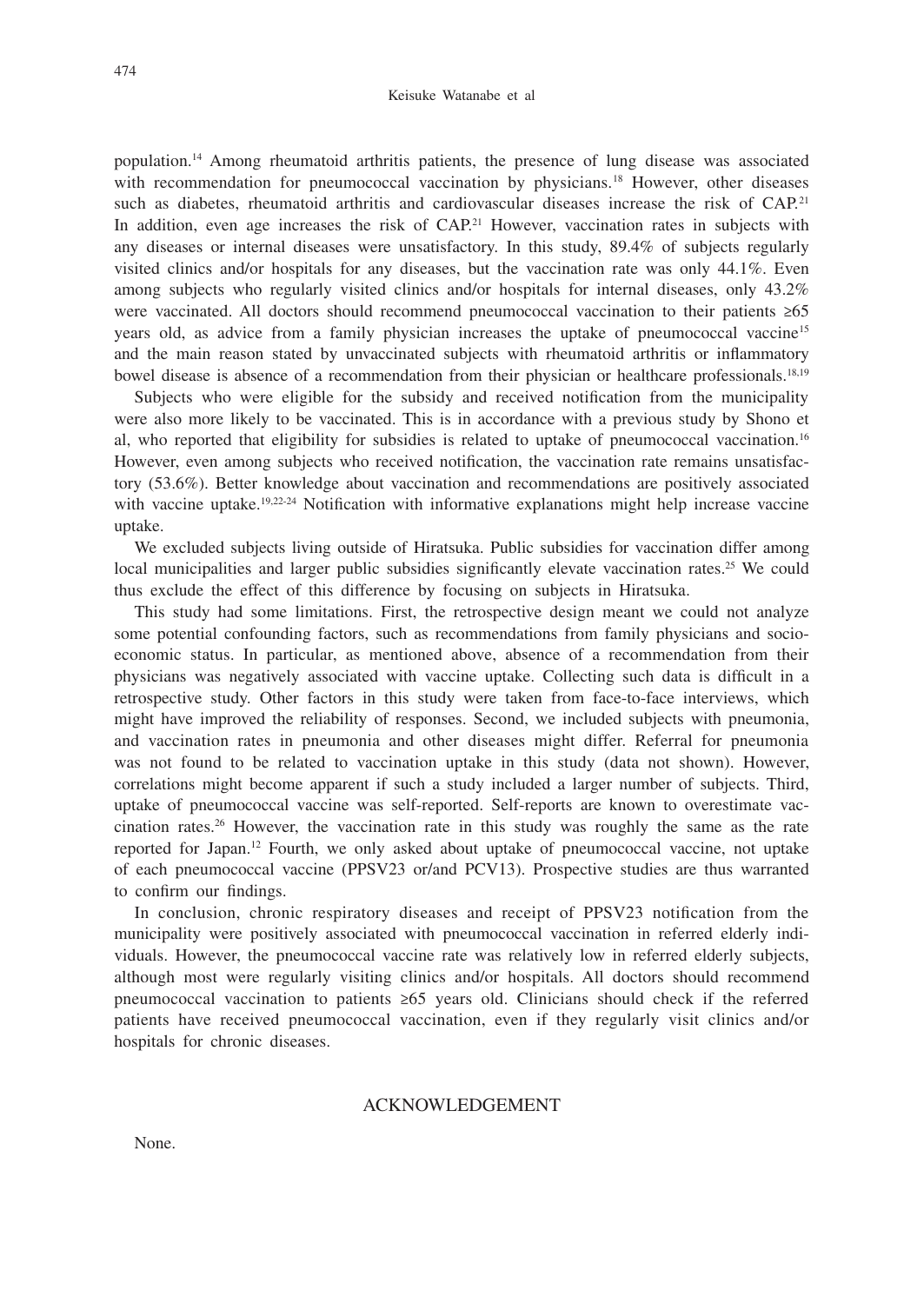#### CONFLICT OF INTEREST

#### Takeshi Kaneko received research grant and/or lecture fees from Pfizer and MSD.

# **REFERENCES**

- 1. Eurich DT, Marrie TJ, Minhas-Sandhu JK, et al. Ten-year mortality after community-acquired pneumonia: a prospective cohort. *Am J Respir Crit Care Med*. 2015;192(5):597–604. doi: 10.1164/rccm.201501-0140OC.
- 2. Shah FA, Pike F, Alvarez K, et al. Bidirectional relationship between cognitive function and pneumonia. *Am J Respir Crit Care Med*. 2013;188(5):586–592. doi: 10.1164/rccm.201212-2154OC.
- 3. Kato T, Miyashita N, Kawai Y, et al. Changes in physical function after hospitalization in patients with nursing and healthcare-associated pneumonia. *J Infect Chemother*. 2016;22(10):662–666. doi: 10.1016/j. ijac.2016.06.005.
- 4. Kurai D, Sasaki Y, Saraya T, et al. Pathogen profiles and molecular epidemiology of respiratory viruses in Japanese inpatients with community-acquired pneumonia. *Respir Investig*. 2016;54(4):255–263. doi: 10.1016/j. resinv.2016.01.001.
- 5. Noguchi S, Mukae H, Kawanami T, et al. Bacteriological assessment of healthcare-associated pneumonia using a clone library analysis. *PLoS One*. 2015;10(4):e0124697. doi: 10.1371/journal.pone.0124697.
- 6. Drijkoningen JJ, Rohde GG. Pneumococcal infection in adults: burden of disease. *Clin Microbiol Infect*. 2014;20(Suppl 5):45–51. doi: 10.1111/1469-0691.12461.
- 7. Jackson LA, Janoff EN. Pneumococcal vaccination of elderly adults: new paradigms for protection. *Clin Infect Dis*. 2008;47(10):1328–1338. doi: 10.1086/592691.
- 8. Ochoa-Gondar O, Vila-Corcoles A, Rodriguez-Blanco T, et al. Effectiveness of the 23-valent pneumococcal polysaccharide vaccine against community-acquired pneumonia in the general population aged ≥ 60 years: 3 years of follow-up in the CAPAMIS study. *Clin Infect Dis*. 2014;58(7):909–917. doi: 10.1093/cid/ciu002.
- 9. Suzuki M, Dhoubhadel BG, Ishifuji T, et al. Serotype-specific effectiveness of 23-valent pneumococcal polysaccharide vaccine against pneumococcal pneumonia in adults aged 65 years or older: a multicentre, prospective, test-negative design study. *Lancet Infect Dis*. 2017;17(3):313–321. doi: 10.1016/S1473- 3099(17)30049-X.
- 10. Fisman DN, Abrutyn E, Spaude KA, et al. Prior pneumococcal vaccination is associated with reduced death, complications, and length of stay among hospitalized adults with community-acquired pneumonia. *Clin Infect Dis*. 2006;42(8):1093–1101. doi: 10.1086/501354.
- 11. Bonten MJ, Huijts SM, Bolkenbaas M, et al. Polysaccharide conjugate vaccine against pneumococcal pneumonia in adults. *N Engl J Med*. 2015;372(12):1114–1125. doi: 10.1056/NEJMoa1408544.
- 12. Naito T, Yokokawa H, Watanabe A. Impact of the national routine vaccination program on 23-valent pneumococcal polysaccharide vaccine vaccination rates in elderly persons in Japan. *J Infect Chemother*. 2018;24(6):496–498. doi: 10.1016/j.jiac.2018.01.004.
- 13. Di Nardo F, Calabrò GE, Ianuale C, et al. Capturing the chance for pneumococcal vaccination in the hospital setting. *Ann Ist Super Sanita*. 2017;53(4):291–298. doi: 10.4415/ANN\_17\_04\_04.
- 14. Christenson B, Lundbergh P. Comparison between cohorts vaccinated and unvaccinated against influenza and pneumococcal infection. *Epidemiol Infect*. 2002;129(3):515–524. doi: 10.1017/s095026880200780x.
- 15. Higuchi M, Narumoto K, Goto T, et al. Correlation between family physician's direct advice and pneumococcal vaccination intention and behavior among the elderly in Japan: a cross-sectional study. *BMC Fam Pract*. 2018;19(1):153. doi: 10.1186/s12875-018-0841-3.
- 16. Shono A, Hoshi SL, Kondo M. The impact on vaccination coverage following introduction of a routine pneumococcal vaccination programme for the elderly in Japan. *Vaccine*. 2018;36(39):5886–5890. doi: 10.1016/j.vaccine.2018.08.023.
- 17. Murakami Y, Kanazu S, Petigara T, et al. Factors associated with PPSV23 coverage among older adults in Japan: a nationwide community-based survey. *BMJ Open*. 2019;9(7):e030197. doi: 10.1136/bmjopen-2019-030197.
- 18. Hua C, Morel J, Ardouin E, et al. Reasons for non-vaccination in French rheumatoid arthritis and spondyloarthritis patients. *Rheumatology (Oxford)*. 2015;54(4):748–750. doi: 10.1093/rheumatology/keu531.
- 19. Loubet P, Verger P, Abitbol V, et al. Pneumococcal and influenza vaccine uptake in adults with inflammatory bowel disease in France: results from a web-based study. *Dig Liver Dis*. 2018;50(6):563–567. doi: 10.1016/j. dld.2017.12.027.
- 20. Kanda Y. Investigation of the freely-available easy-to-use software "EZR" (Easy R) for medical statistics.